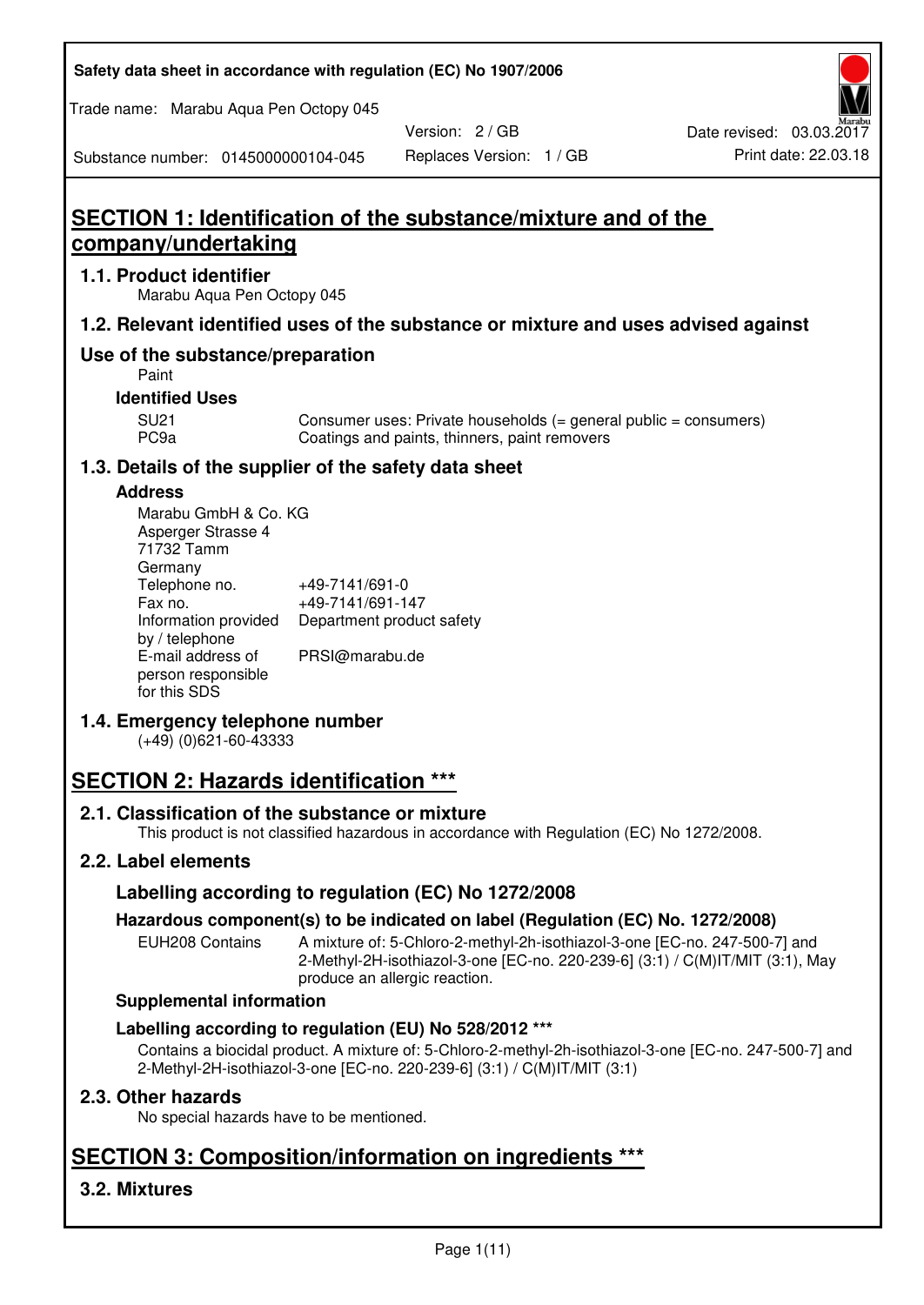| Safety data sheet in accordance with regulation (EC) No 1907/2006                                                                                                 |                                                                                                                       |                              |                                                      |                                                                  |      |                                                  |
|-------------------------------------------------------------------------------------------------------------------------------------------------------------------|-----------------------------------------------------------------------------------------------------------------------|------------------------------|------------------------------------------------------|------------------------------------------------------------------|------|--------------------------------------------------|
| Trade name: Marabu Aqua Pen Octopy 045                                                                                                                            |                                                                                                                       |                              |                                                      |                                                                  |      |                                                  |
| Substance number: 0145000000104-045                                                                                                                               |                                                                                                                       | Version: 2 / GB              |                                                      | Replaces Version: 1 / GB                                         |      | Date revised: 03.03.2017<br>Print date: 22.03.18 |
| <b>Chemical characterization</b>                                                                                                                                  |                                                                                                                       |                              |                                                      |                                                                  |      |                                                  |
| Paint based on water                                                                                                                                              |                                                                                                                       |                              |                                                      |                                                                  |      |                                                  |
| <b>Hazardous ingredients</b>                                                                                                                                      |                                                                                                                       |                              |                                                      |                                                                  |      |                                                  |
| <b>Ethanediol</b><br>CAS No.<br>EINECS no.<br>Registration no.<br>Concentration                                                                                   | $107 - 21 - 1$<br>203-473-3<br>01-2119456816-28<br>1<br>$>=$                                                          |                              | $\overline{\phantom{0}}$                             | 10                                                               | $\%$ |                                                  |
| Classification (Regulation (EC) No. 1272/2008)                                                                                                                    | Acute Tox. 4<br>STOT RE 2                                                                                             |                              | H302<br>H373                                         |                                                                  |      |                                                  |
| <b>Bronopol (INN)</b><br>CAS No.<br>EINECS no.<br>Concentration                                                                                                   | $52 - 51 - 7$<br>200-143-0<br>$>=$                                                                                    | 0,01                         | $\prec$ and $\sim$                                   | 0,1                                                              | $\%$ |                                                  |
| Classification (Regulation (EC) No. 1272/2008)                                                                                                                    |                                                                                                                       |                              |                                                      |                                                                  |      |                                                  |
|                                                                                                                                                                   | Eye Dam. 1<br>Skin Irrit. 2<br>STOT SE 3<br>Acute Tox. 4<br>Acute Tox. 4<br>Aquatic Acute 1<br>Aquatic Chronic 1      |                              | H318<br>H315<br>H335<br>H302<br>H312<br>H400<br>H410 |                                                                  |      |                                                  |
| Concentration limits (Regulation (EC) No. 1272/2008)                                                                                                              | Aquatic Acute 1<br>Aquatic Chronic H410                                                                               | H400                         | $M = 10$<br>$M = 1$                                  |                                                                  |      |                                                  |
| A mixture of: 5-Chloro-2-methyl-2h-isothiazol-3-one [EC-no. 247-500-7] and<br>2-Methyl-2H-isothiazol-3-one [EC-no. 220-239-6] (3:1) / C(M)IT/MIT (3:1)<br>CAS No. | 55965-84-9                                                                                                            |                              |                                                      |                                                                  |      |                                                  |
| Concentration                                                                                                                                                     |                                                                                                                       |                              | $\,<\,$                                              | 0,0015                                                           | $\%$ |                                                  |
| Classification (Regulation (EC) No. 1272/2008)                                                                                                                    | Acute Tox. 3<br>Aquatic Chronic 1<br>Aquatic Acute 1<br>Skin Sens. 1<br>Skin Corr. 1B<br>Acute Tox. 3<br>Acute Tox. 3 |                              | H331<br>H410<br>H400<br>H317<br>H314<br>H311<br>H301 |                                                                  |      |                                                  |
| Concentration limits (Regulation (EC) No. 1272/2008)                                                                                                              |                                                                                                                       |                              |                                                      |                                                                  |      |                                                  |
|                                                                                                                                                                   | Skin Corr. 1B<br>Eye Irrit. 2<br>Skin Irrit. 2<br>Skin Sens. 1                                                        | H314<br>H319<br>H315<br>H317 | $>= 0,6$                                             | $\epsilon = 0.06 < 0.6$<br>$\epsilon = 0.06 < 0.6$<br>$= 0,0015$ |      |                                                  |
| <b>Further ingredients ***</b>                                                                                                                                    |                                                                                                                       |                              |                                                      |                                                                  |      |                                                  |
| Glycerol<br>CAS No.<br>EINECS no.<br>Concentration                                                                                                                | $56 - 81 - 5$<br>200-289-5<br>$>=$                                                                                    | 10 <sup>°</sup>              | $\,<\,$                                              | 25                                                               | $\%$ | $[3]$                                            |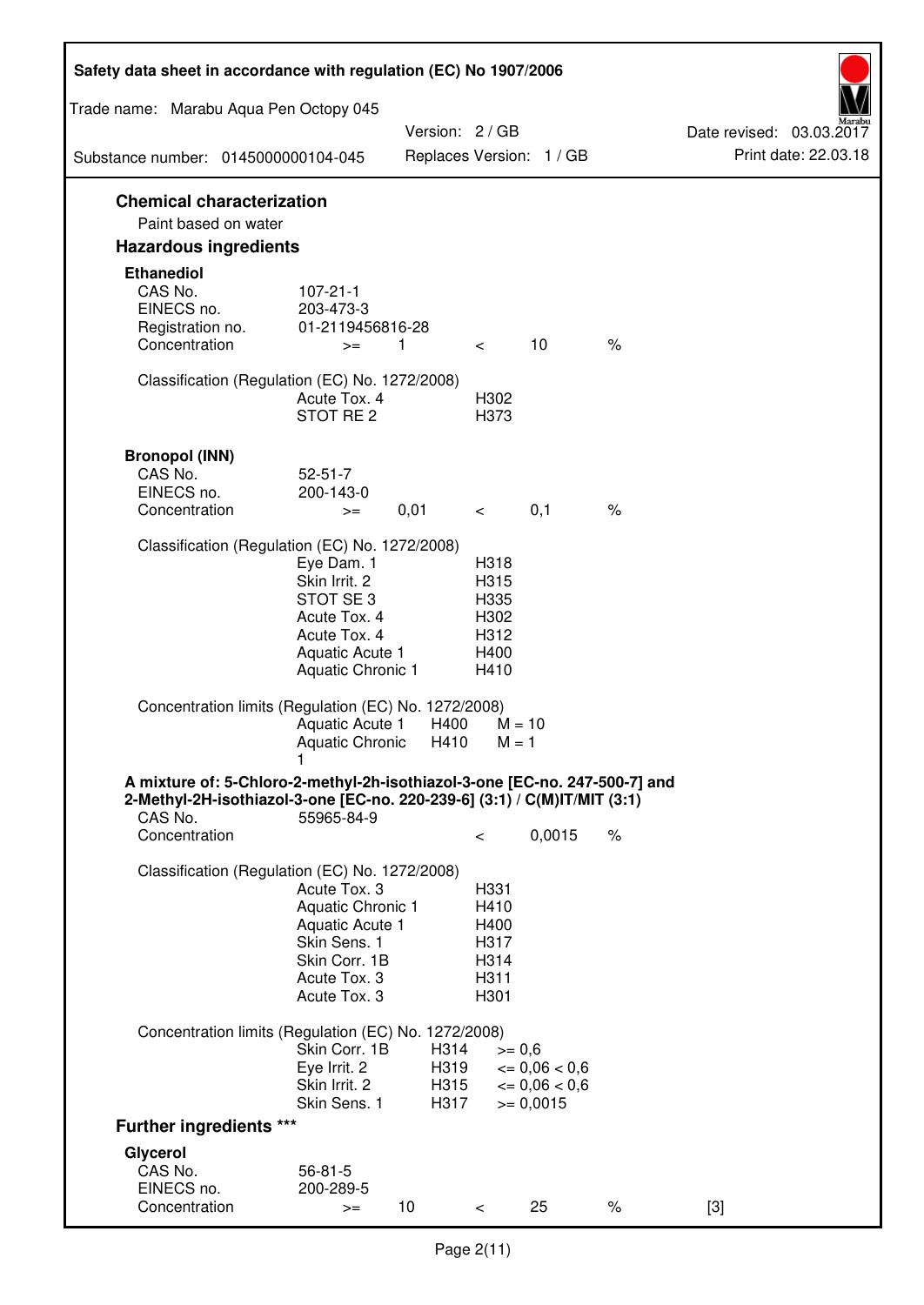| Safety data sheet in accordance with regulation (EC) No 1907/2006                                                                                                                  |                          |                          |
|------------------------------------------------------------------------------------------------------------------------------------------------------------------------------------|--------------------------|--------------------------|
| Trade name: Marabu Aqua Pen Octopy 045                                                                                                                                             |                          |                          |
|                                                                                                                                                                                    | Version: 2 / GB          | Date revised: 03.03.2017 |
| Substance number: 0145000000104-045                                                                                                                                                | Replaces Version: 1 / GB | Print date: 22.03.18     |
|                                                                                                                                                                                    |                          |                          |
|                                                                                                                                                                                    |                          |                          |
|                                                                                                                                                                                    |                          |                          |
| [3] Substance with occupational exposure limits                                                                                                                                    |                          |                          |
| <b>SECTION 4: First aid measures</b>                                                                                                                                               |                          |                          |
| 4.1. Description of first aid measures                                                                                                                                             |                          |                          |
| After skin contact                                                                                                                                                                 |                          |                          |
| Wash with plenty of water and soap. Do NOT use solvents or thinners.                                                                                                               |                          |                          |
| After eye contact                                                                                                                                                                  |                          |                          |
| Separate eyelids, wash the eyes thoroughly with water (15 min.). In case of irritation consult an oculist.                                                                         |                          |                          |
| <b>After ingestion</b>                                                                                                                                                             |                          |                          |
| Rinse mouth thoroughly with water. If larger amounts are swallowed or in the event of symptoms take<br>medical treatment.                                                          |                          |                          |
| 4.2. Most important symptoms and effects, both acute and delayed<br>Until now no symptoms known so far.                                                                            |                          |                          |
| 4.3. Indication of any immediate medical attention and special treatment needed                                                                                                    |                          |                          |
| Hints for the physician / treatment                                                                                                                                                |                          |                          |
| Treat symptomatically                                                                                                                                                              |                          |                          |
| <b>SECTION 5: Firefighting measures</b>                                                                                                                                            |                          |                          |
| 5.1. Extinguishing media                                                                                                                                                           |                          |                          |
| Suitable extinguishing media                                                                                                                                                       |                          |                          |
| Carbon dioxide, Foam, Sand, Water                                                                                                                                                  |                          |                          |
| 5.2. Special hazards arising from the substance or mixture<br>In the event of fire the following can be released: Carbon monoxide (CO); Carbon dioxide (CO2); dense<br>black smoke |                          |                          |
| 5.3. Advice for firefighters                                                                                                                                                       |                          |                          |
| <b>Other information</b>                                                                                                                                                           |                          |                          |
| Collect contaminated fire-fighting water separately, must not be discharged into the drains.                                                                                       |                          |                          |
| <b>SECTION 6: Accidental release measures</b>                                                                                                                                      |                          |                          |
| 6.1. Personal precautions, protective equipment and emergency procedures<br>No particular measures required.                                                                       |                          |                          |
| 6.2. Environmental precautions<br>No particular measures required.                                                                                                                 |                          |                          |
|                                                                                                                                                                                    |                          |                          |

**6.3. Methods and material for containment and cleaning up**  Clean preferably with a detergent - avoid use of solvents.

## **6.4. Reference to other sections**

Information regarding Safe handling, see Section 7. Information regarding personal protective measures, see Section 8. Information regarding waste disposal, see Section 13.

# **SECTION 7: Handling and storage**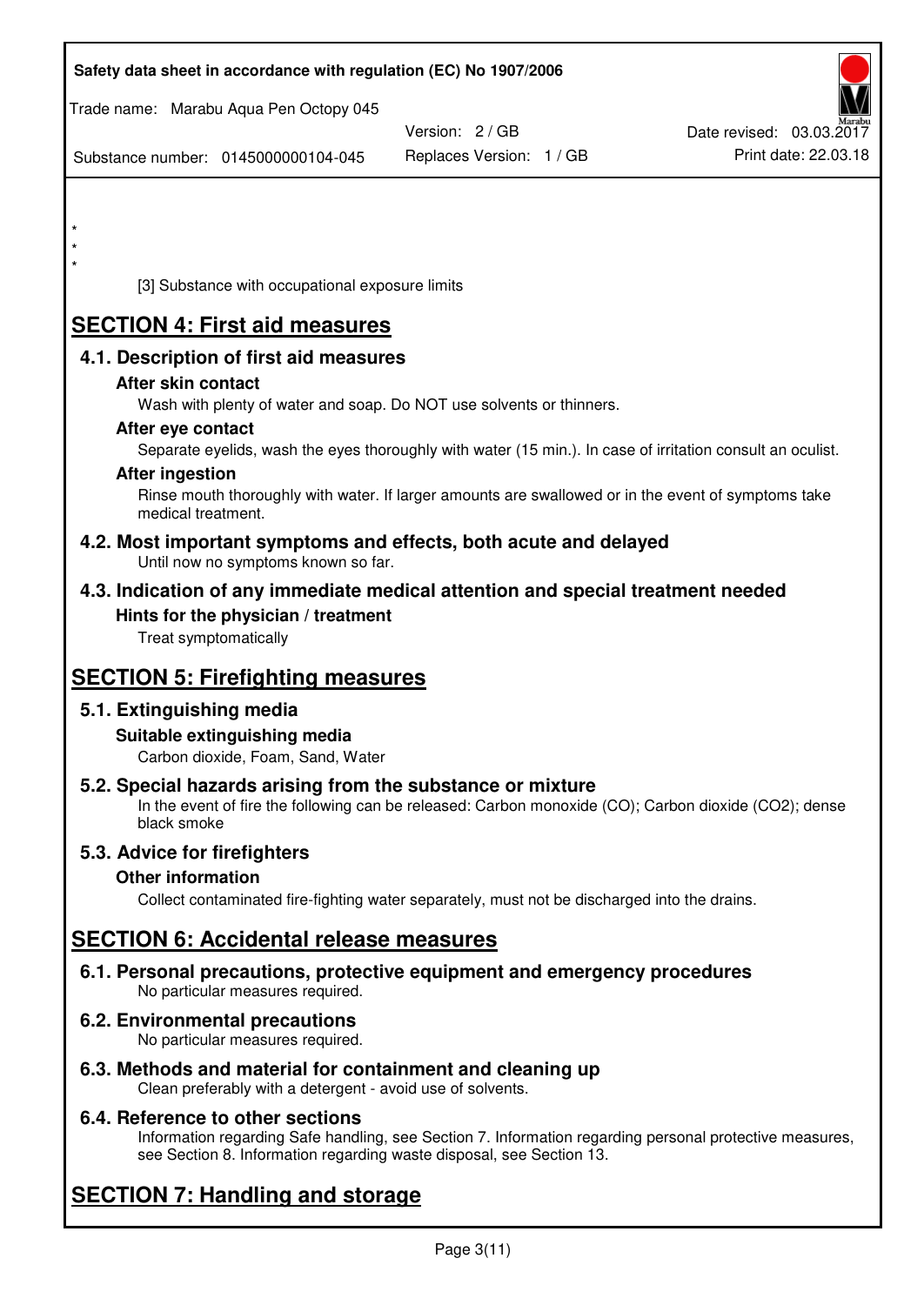| Safety data sheet in accordance with regulation (EC) No 1907/2006                                                                                                                               |                                                                                                                                                                                          |                                                  |
|-------------------------------------------------------------------------------------------------------------------------------------------------------------------------------------------------|------------------------------------------------------------------------------------------------------------------------------------------------------------------------------------------|--------------------------------------------------|
| Trade name: Marabu Aqua Pen Octopy 045                                                                                                                                                          |                                                                                                                                                                                          |                                                  |
| Substance number: 0145000000104-045                                                                                                                                                             | Version: 2/GB<br>Replaces Version: 1 / GB                                                                                                                                                | Date revised: 03.03.2017<br>Print date: 22.03.18 |
|                                                                                                                                                                                                 |                                                                                                                                                                                          |                                                  |
| 7.1. Precautions for safe handling<br><b>Advice on safe handling</b><br>Advice on protection against fire and explosion<br>No special measures required.<br>T <sub>2</sub><br>Temperature class | Avoid skin and eye contact. Smoking, eating and drinking shall be prohibited in application area.<br>Classification of fires / temperature class / Ignition group / Dust explosion class |                                                  |
|                                                                                                                                                                                                 | 7.2. Conditions for safe storage, including any incompatibilities                                                                                                                        |                                                  |
| Requirements for storage rooms and vessels<br>Store in frostfree conditions.                                                                                                                    |                                                                                                                                                                                          |                                                  |
| Storage class according to TRGS 510                                                                                                                                                             |                                                                                                                                                                                          |                                                  |
| Storage class according to<br>12<br><b>TRGS 510</b>                                                                                                                                             | Non-combustible liquids                                                                                                                                                                  |                                                  |
| 7.3. Specific end use(s)<br>Paint                                                                                                                                                               |                                                                                                                                                                                          |                                                  |
| <b>SECTION 8: Exposure controls/personal protection</b>                                                                                                                                         |                                                                                                                                                                                          |                                                  |
| 8.1. Control parameters                                                                                                                                                                         |                                                                                                                                                                                          |                                                  |
| <b>Exposure limit values</b>                                                                                                                                                                    |                                                                                                                                                                                          |                                                  |
| <b>Ethanediol</b><br>List                                                                                                                                                                       | EH40                                                                                                                                                                                     |                                                  |
| <b>Type</b>                                                                                                                                                                                     | <b>WEL</b>                                                                                                                                                                               |                                                  |
| Value<br>Skin resorption / sensibilisation: Sk;                                                                                                                                                 | 10<br>mg/m <sup>3</sup><br><b>Status: 2011</b>                                                                                                                                           |                                                  |
| Glycerol                                                                                                                                                                                        |                                                                                                                                                                                          |                                                  |
| List                                                                                                                                                                                            | EH40                                                                                                                                                                                     |                                                  |
| <b>Type</b><br>Value                                                                                                                                                                            | <b>WEL</b><br>10<br>mg/m <sup>3</sup>                                                                                                                                                    |                                                  |
| <b>Status: 2011</b>                                                                                                                                                                             |                                                                                                                                                                                          |                                                  |
| <b>Other information</b>                                                                                                                                                                        |                                                                                                                                                                                          |                                                  |
| There are not known any further control parameters.                                                                                                                                             |                                                                                                                                                                                          |                                                  |
| <b>Derived No/Minimal Effect Levels (DNEL/DMEL)</b>                                                                                                                                             |                                                                                                                                                                                          |                                                  |
| <b>Ethanediol</b><br>Type of value<br>Reference group<br>Duration of exposure<br>Route of exposure                                                                                              | Derived No Effect Level (DNEL)<br>Worker<br>Long term<br>inhalative                                                                                                                      |                                                  |
| Mode of action<br>Concentration                                                                                                                                                                 | Local effects<br>35                                                                                                                                                                      | mg/m <sup>3</sup>                                |
|                                                                                                                                                                                                 |                                                                                                                                                                                          |                                                  |
| Type of value                                                                                                                                                                                   | Derived No Effect Level (DNEL)                                                                                                                                                           |                                                  |
| Reference group<br>Duration of exposure                                                                                                                                                         | Worker<br>Long term                                                                                                                                                                      |                                                  |
| Route of exposure                                                                                                                                                                               | dermal                                                                                                                                                                                   |                                                  |
| Mode of action<br>Concentration                                                                                                                                                                 | Systemic effects<br>106                                                                                                                                                                  | mg/kg                                            |
| Type of value<br>Reference group                                                                                                                                                                | Derived No Effect Level (DNEL)<br>Consumer                                                                                                                                               |                                                  |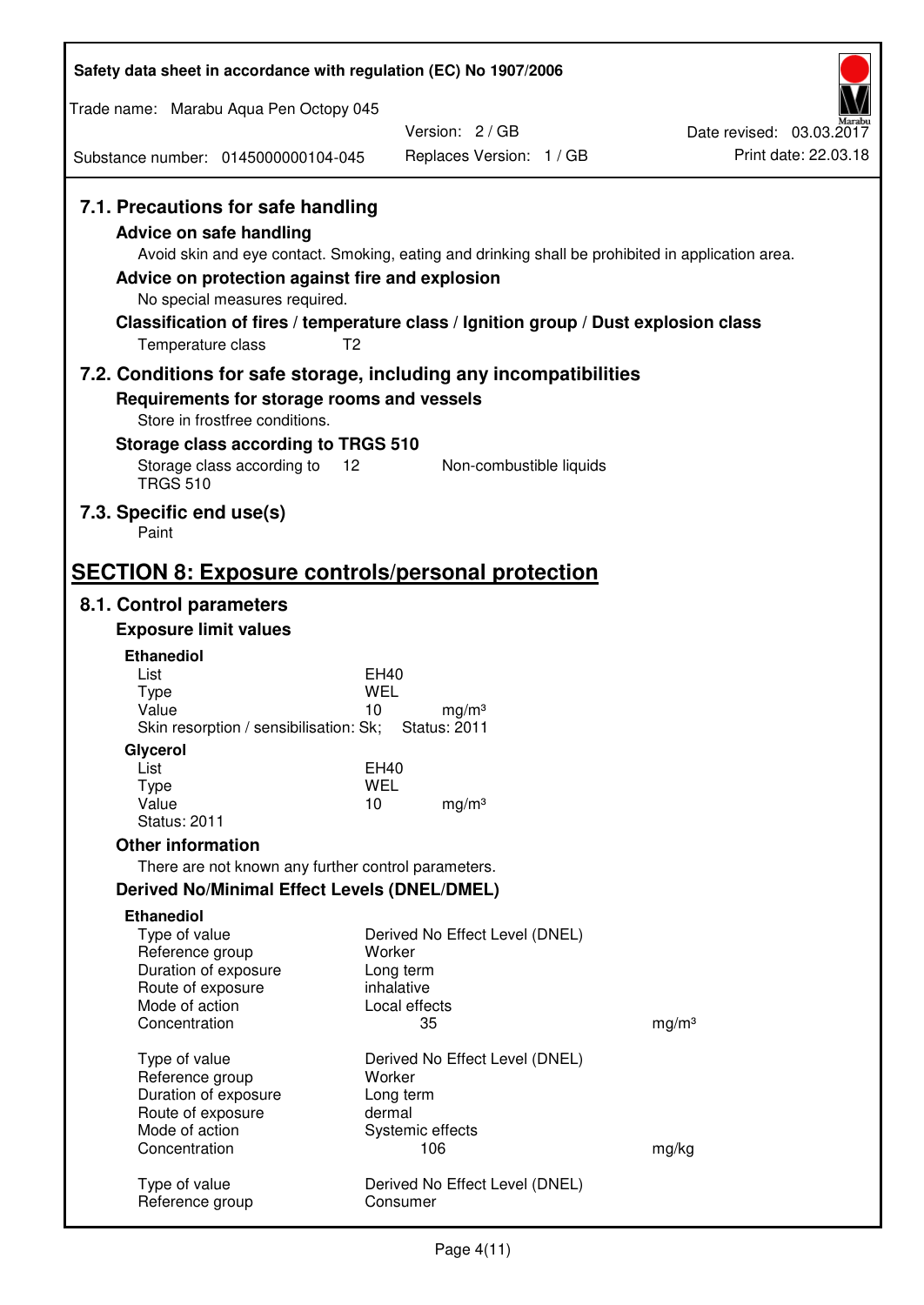| Safety data sheet in accordance with regulation (EC) No 1907/2006 |                                                                                                       |                                                  |  |  |  |
|-------------------------------------------------------------------|-------------------------------------------------------------------------------------------------------|--------------------------------------------------|--|--|--|
| Trade name: Marabu Aqua Pen Octopy 045<br>Version: 2 / GB         |                                                                                                       |                                                  |  |  |  |
| Substance number: 0145000000104-045                               | Replaces Version: 1 / GB                                                                              | Date revised: 03.03.2017<br>Print date: 22.03.18 |  |  |  |
| Duration of exposure<br>Route of exposure                         | Long term<br>inhalative                                                                               |                                                  |  |  |  |
| Mode of action                                                    | Local effects                                                                                         |                                                  |  |  |  |
| Concentration                                                     | 7                                                                                                     | mg/m <sup>3</sup>                                |  |  |  |
| Type of value                                                     | Derived No Effect Level (DNEL)                                                                        |                                                  |  |  |  |
| Reference group                                                   | Consumer                                                                                              |                                                  |  |  |  |
| Duration of exposure                                              | Long term                                                                                             |                                                  |  |  |  |
| Route of exposure                                                 | dermal                                                                                                |                                                  |  |  |  |
| Mode of action                                                    | Systemic effects                                                                                      |                                                  |  |  |  |
| Concentration                                                     | 53                                                                                                    | mg/kg                                            |  |  |  |
| <b>Predicted No Effect Concentration (PNEC)</b>                   |                                                                                                       |                                                  |  |  |  |
| <b>Ethanediol</b>                                                 |                                                                                                       |                                                  |  |  |  |
| Type of value                                                     | <b>PNEC</b>                                                                                           |                                                  |  |  |  |
| <b>Type</b>                                                       | Freshwater                                                                                            |                                                  |  |  |  |
| Concentration                                                     | 10                                                                                                    | mg/l                                             |  |  |  |
| Type of value                                                     | <b>PNEC</b>                                                                                           |                                                  |  |  |  |
| <b>Type</b>                                                       | Saltwater                                                                                             |                                                  |  |  |  |
| Concentration                                                     | 1                                                                                                     | mg/l                                             |  |  |  |
| Type of value                                                     | <b>PNEC</b>                                                                                           |                                                  |  |  |  |
| <b>Type</b>                                                       | Water (intermittent release)                                                                          |                                                  |  |  |  |
| Concentration                                                     | 10                                                                                                    | mg/l                                             |  |  |  |
|                                                                   | <b>PNEC</b>                                                                                           |                                                  |  |  |  |
| Type of value<br><b>Type</b>                                      | Sewage treatment plant (STP)                                                                          |                                                  |  |  |  |
| Concentration                                                     | 199,5                                                                                                 | mg/l                                             |  |  |  |
|                                                                   |                                                                                                       |                                                  |  |  |  |
| Type of value                                                     | <b>PNEC</b><br>Freshwater sediment                                                                    |                                                  |  |  |  |
| Type<br>Concentration                                             | 37                                                                                                    | mg/kg                                            |  |  |  |
|                                                                   |                                                                                                       |                                                  |  |  |  |
| Type of value                                                     | <b>PNEC</b>                                                                                           |                                                  |  |  |  |
| Type<br>Concentration                                             | Marine sediment<br>3,7                                                                                | mg/kg                                            |  |  |  |
|                                                                   |                                                                                                       |                                                  |  |  |  |
| Type of value                                                     | <b>PNEC</b>                                                                                           |                                                  |  |  |  |
| <b>Type</b>                                                       | Soil                                                                                                  |                                                  |  |  |  |
| Concentration                                                     | 1,53                                                                                                  | mg/kg                                            |  |  |  |
| 8.2. Exposure controls                                            |                                                                                                       |                                                  |  |  |  |
| <b>Exposure controls</b>                                          |                                                                                                       |                                                  |  |  |  |
| Provide adequate ventilation.                                     |                                                                                                       |                                                  |  |  |  |
| <b>Respiratory protection</b>                                     |                                                                                                       |                                                  |  |  |  |
| Not necessary.                                                    |                                                                                                       |                                                  |  |  |  |
| <b>Hand protection</b>                                            |                                                                                                       |                                                  |  |  |  |
| Not necessary.                                                    |                                                                                                       |                                                  |  |  |  |
| In case of intensive contact wear protective gloves.              |                                                                                                       |                                                  |  |  |  |
| individual or combination of chemicals.                           | There is no one glove material or combination of materials that will give unlimited resistance to any |                                                  |  |  |  |
|                                                                   | For prolonged or repeated handling nitrile rubber gloves with textile undergloves are required.       |                                                  |  |  |  |
| Material thickness<br>$\, > \,$                                   | 0,5<br>mm                                                                                             |                                                  |  |  |  |
| Breakthrough time<br>$\,<\,$                                      | 30<br>min                                                                                             |                                                  |  |  |  |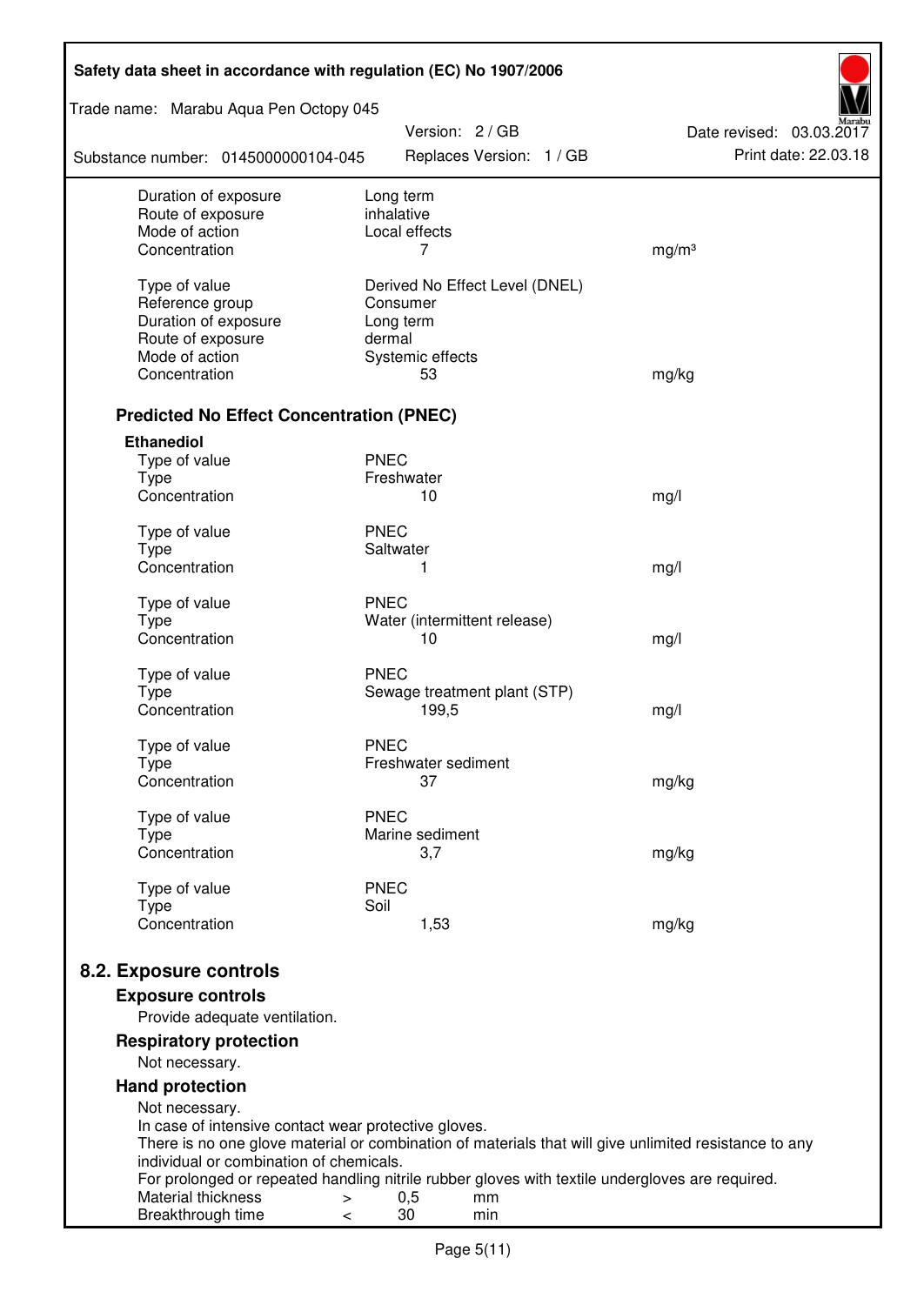| Safety data sheet in accordance with regulation (EC) No 1907/2006                                                                                                                                                                                                                                                                                            |                           |                                 |                                                                                                                                                                                                                                                                                                                    |  |
|--------------------------------------------------------------------------------------------------------------------------------------------------------------------------------------------------------------------------------------------------------------------------------------------------------------------------------------------------------------|---------------------------|---------------------------------|--------------------------------------------------------------------------------------------------------------------------------------------------------------------------------------------------------------------------------------------------------------------------------------------------------------------|--|
| Trade name: Marabu Aqua Pen Octopy 045                                                                                                                                                                                                                                                                                                                       |                           |                                 |                                                                                                                                                                                                                                                                                                                    |  |
|                                                                                                                                                                                                                                                                                                                                                              | Version: 2/GB             |                                 | Date revised: 03.03.2017                                                                                                                                                                                                                                                                                           |  |
| Substance number: 0145000000104-045                                                                                                                                                                                                                                                                                                                          |                           | Replaces Version: 1 / GB        | Print date: 22.03.18                                                                                                                                                                                                                                                                                               |  |
| The breakthrough time must be greater than the end use time of the product.<br>replacement must be followed.<br>Gloves should be replaced regularly and if there is any sign of damage to the glove material.<br>Always ensure that gloves are free from defects and that they are stored and used correctly.<br>maintenance.<br>once exposure has occurred. |                           |                                 | The instructions and information provided by the glove manufacturer on use, storage, maintenance and<br>The performance or effectiveness of the glove may be reduced by physical/ chemical damage and poor<br>Barrier creams may help to protect the exposed areas of the skin, they should however not be applied |  |
| Eye protection                                                                                                                                                                                                                                                                                                                                               |                           |                                 |                                                                                                                                                                                                                                                                                                                    |  |
| Not necessary.                                                                                                                                                                                                                                                                                                                                               |                           |                                 |                                                                                                                                                                                                                                                                                                                    |  |
| <b>Body protection</b>                                                                                                                                                                                                                                                                                                                                       |                           |                                 |                                                                                                                                                                                                                                                                                                                    |  |
| Not applicable.                                                                                                                                                                                                                                                                                                                                              |                           |                                 |                                                                                                                                                                                                                                                                                                                    |  |
| <b>SECTION 9: Physical and chemical properties</b>                                                                                                                                                                                                                                                                                                           |                           |                                 |                                                                                                                                                                                                                                                                                                                    |  |
|                                                                                                                                                                                                                                                                                                                                                              |                           |                                 |                                                                                                                                                                                                                                                                                                                    |  |
| 9.1. Information on basic physical and chemical properties                                                                                                                                                                                                                                                                                                   |                           |                                 |                                                                                                                                                                                                                                                                                                                    |  |
| Form                                                                                                                                                                                                                                                                                                                                                         | liquid                    |                                 |                                                                                                                                                                                                                                                                                                                    |  |
| <b>Colour</b><br><b>Odour</b>                                                                                                                                                                                                                                                                                                                                | coloured<br>odourless     |                                 |                                                                                                                                                                                                                                                                                                                    |  |
|                                                                                                                                                                                                                                                                                                                                                              |                           |                                 |                                                                                                                                                                                                                                                                                                                    |  |
| <b>Odour threshold</b>                                                                                                                                                                                                                                                                                                                                       |                           |                                 |                                                                                                                                                                                                                                                                                                                    |  |
| Remarks                                                                                                                                                                                                                                                                                                                                                      | No data available         |                                 |                                                                                                                                                                                                                                                                                                                    |  |
| <b>Melting point</b>                                                                                                                                                                                                                                                                                                                                         |                           |                                 |                                                                                                                                                                                                                                                                                                                    |  |
| Remarks                                                                                                                                                                                                                                                                                                                                                      | not determined            |                                 |                                                                                                                                                                                                                                                                                                                    |  |
| <b>Freezing point</b>                                                                                                                                                                                                                                                                                                                                        |                           |                                 |                                                                                                                                                                                                                                                                                                                    |  |
| Remarks                                                                                                                                                                                                                                                                                                                                                      | not determined            |                                 |                                                                                                                                                                                                                                                                                                                    |  |
| Initial boiling point and boiling range                                                                                                                                                                                                                                                                                                                      |                           |                                 |                                                                                                                                                                                                                                                                                                                    |  |
| Value                                                                                                                                                                                                                                                                                                                                                        | appr. 100                 |                                 | $\rm ^{\circ}C$                                                                                                                                                                                                                                                                                                    |  |
| Pressure<br>Source                                                                                                                                                                                                                                                                                                                                           | 1.013<br>Literature value | hPa                             |                                                                                                                                                                                                                                                                                                                    |  |
| <b>Flash point</b>                                                                                                                                                                                                                                                                                                                                           |                           |                                 |                                                                                                                                                                                                                                                                                                                    |  |
| Remarks                                                                                                                                                                                                                                                                                                                                                      | Not applicable            |                                 |                                                                                                                                                                                                                                                                                                                    |  |
| Evaporation rate (ether $= 1$ ) :                                                                                                                                                                                                                                                                                                                            |                           |                                 |                                                                                                                                                                                                                                                                                                                    |  |
| Remarks                                                                                                                                                                                                                                                                                                                                                      | not determined            |                                 |                                                                                                                                                                                                                                                                                                                    |  |
| Flammability (solid, gas)                                                                                                                                                                                                                                                                                                                                    |                           |                                 |                                                                                                                                                                                                                                                                                                                    |  |
| Not applicable                                                                                                                                                                                                                                                                                                                                               |                           |                                 |                                                                                                                                                                                                                                                                                                                    |  |
| Upper/lower flammability or explosive limits                                                                                                                                                                                                                                                                                                                 |                           |                                 |                                                                                                                                                                                                                                                                                                                    |  |
| Lower explosion limit                                                                                                                                                                                                                                                                                                                                        | 3,2<br>appr.              |                                 | $%$ (V)                                                                                                                                                                                                                                                                                                            |  |
| Upper explosion limit                                                                                                                                                                                                                                                                                                                                        | 53<br>appr.               |                                 | $%$ $(V)$                                                                                                                                                                                                                                                                                                          |  |
| Source                                                                                                                                                                                                                                                                                                                                                       | Literature value          |                                 |                                                                                                                                                                                                                                                                                                                    |  |
| Vapour pressure                                                                                                                                                                                                                                                                                                                                              |                           |                                 |                                                                                                                                                                                                                                                                                                                    |  |
| Value                                                                                                                                                                                                                                                                                                                                                        | 23<br>appr.               |                                 | hPa                                                                                                                                                                                                                                                                                                                |  |
| Temperature<br>Method                                                                                                                                                                                                                                                                                                                                        | 20                        | °C                              |                                                                                                                                                                                                                                                                                                                    |  |
|                                                                                                                                                                                                                                                                                                                                                              |                           | Value taken from the literature |                                                                                                                                                                                                                                                                                                                    |  |
| <b>Vapour density</b><br>Remarks                                                                                                                                                                                                                                                                                                                             |                           |                                 |                                                                                                                                                                                                                                                                                                                    |  |
|                                                                                                                                                                                                                                                                                                                                                              | not determined            |                                 |                                                                                                                                                                                                                                                                                                                    |  |
| <b>Density</b>                                                                                                                                                                                                                                                                                                                                               |                           |                                 |                                                                                                                                                                                                                                                                                                                    |  |
| Remarks                                                                                                                                                                                                                                                                                                                                                      | not determined            |                                 |                                                                                                                                                                                                                                                                                                                    |  |
| Solubility in water                                                                                                                                                                                                                                                                                                                                          |                           |                                 |                                                                                                                                                                                                                                                                                                                    |  |
| Remarks                                                                                                                                                                                                                                                                                                                                                      | miscible                  |                                 |                                                                                                                                                                                                                                                                                                                    |  |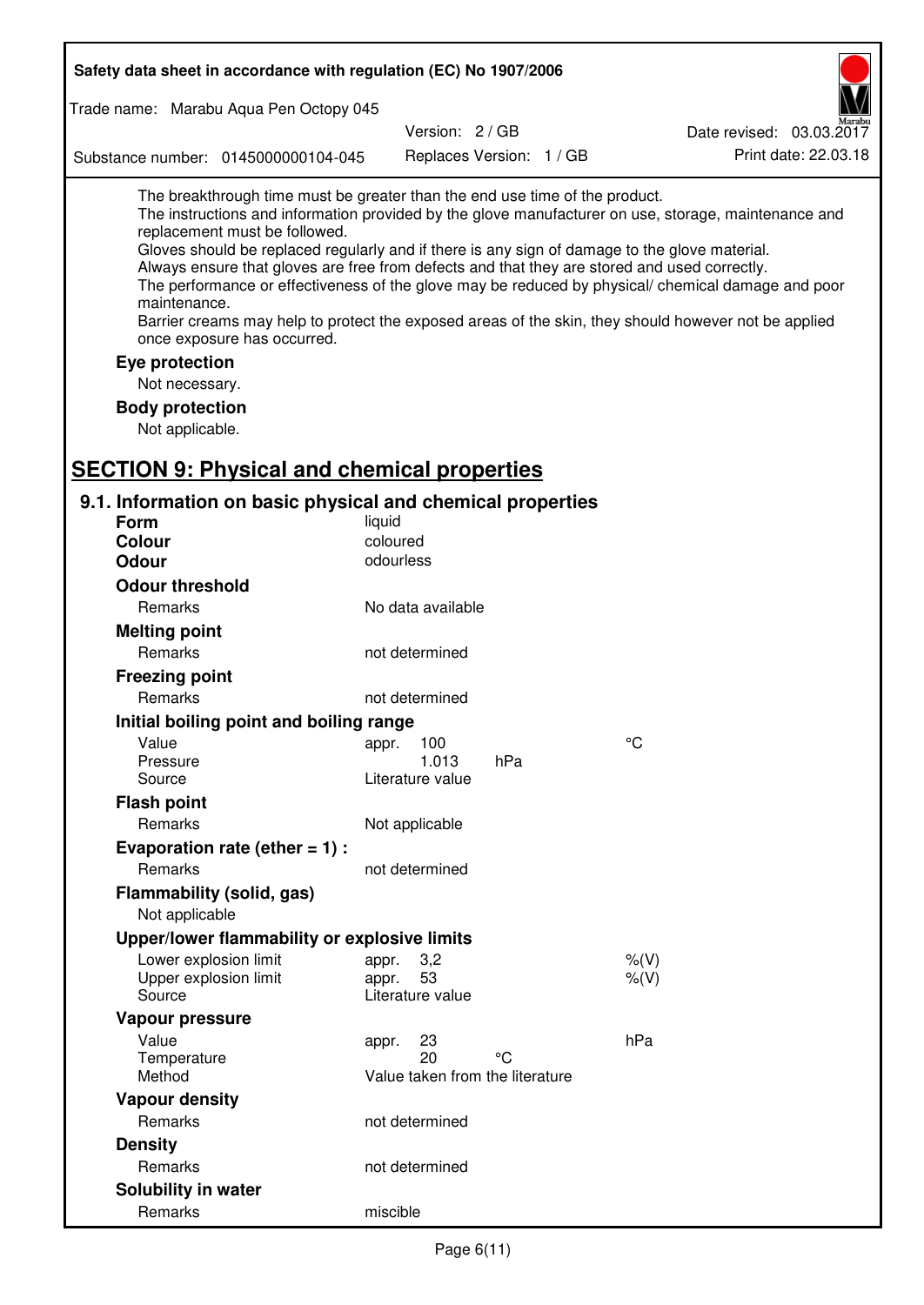| Safety data sheet in accordance with regulation (EC) No 1907/2006                    |                                                                   |    |                                                  |  |
|--------------------------------------------------------------------------------------|-------------------------------------------------------------------|----|--------------------------------------------------|--|
| Trade name: Marabu Aqua Pen Octopy 045                                               |                                                                   |    |                                                  |  |
| Substance number: 0145000000104-045                                                  | Version: 2 / GB<br>Replaces Version: 1 / GB                       |    | Date revised: 03.03.2017<br>Print date: 22.03.18 |  |
| Ignition temperature                                                                 |                                                                   |    |                                                  |  |
| Value<br>Source                                                                      | 410<br>appr.<br>Literature value                                  | °C |                                                  |  |
| <b>Viscosity</b>                                                                     |                                                                   |    |                                                  |  |
| Remarks                                                                              |                                                                   |    |                                                  |  |
| Remarks                                                                              | not determined                                                    |    |                                                  |  |
| 9.2. Other information                                                               |                                                                   |    |                                                  |  |
| <b>Other information</b><br>None known                                               |                                                                   |    |                                                  |  |
|                                                                                      |                                                                   |    |                                                  |  |
| <b>SECTION 10: Stability and reactivity</b>                                          |                                                                   |    |                                                  |  |
| 10.1. Reactivity<br>None                                                             |                                                                   |    |                                                  |  |
| 10.2. Chemical stability<br>No hazardous reactions known.                            |                                                                   |    |                                                  |  |
| 10.3. Possibility of hazardous reactions<br>No hazardous reactions known.            |                                                                   |    |                                                  |  |
| 10.4. Conditions to avoid<br>No hazardous reactions known.                           |                                                                   |    |                                                  |  |
| 10.5. Incompatible materials<br>None                                                 |                                                                   |    |                                                  |  |
| 10.6. Hazardous decomposition products<br>No hazardous decomposition products known. |                                                                   |    |                                                  |  |
| <b>SECTION 11: Toxicological information</b>                                         |                                                                   |    |                                                  |  |
| 11.1. Information on toxicological effects                                           |                                                                   |    |                                                  |  |
| <b>Acute oral toxicity</b>                                                           |                                                                   |    |                                                  |  |
| Remarks                                                                              | Based on available data, the classification criteria are not met. |    |                                                  |  |
| <b>Acute dermal toxicity</b><br>Remarks                                              | Based on available data, the classification criteria are not met. |    |                                                  |  |
| <b>Acute inhalational toxicity</b>                                                   |                                                                   |    |                                                  |  |
| Remarks                                                                              | Based on available data, the classification criteria are not met. |    |                                                  |  |
| <b>Skin corrosion/irritation</b>                                                     |                                                                   |    |                                                  |  |
| Remarks                                                                              | Based on available data, the classification criteria are not met. |    |                                                  |  |
| Serious eye damage/irritation                                                        |                                                                   |    |                                                  |  |
| Remarks                                                                              | Based on available data, the classification criteria are not met. |    |                                                  |  |
| <b>Sensitization</b>                                                                 |                                                                   |    |                                                  |  |
| Remarks                                                                              | Based on available data, the classification criteria are not met. |    |                                                  |  |
| <b>Mutagenicity</b><br>Remarks                                                       | Based on available data, the classification criteria are not met. |    |                                                  |  |
| <b>Reproductive toxicity</b>                                                         |                                                                   |    |                                                  |  |
| Remarks                                                                              | Based on available data, the classification criteria are not met. |    |                                                  |  |
| Carcinogenicity                                                                      |                                                                   |    |                                                  |  |
| Remarks                                                                              | Based on available data, the classification criteria are not met. |    |                                                  |  |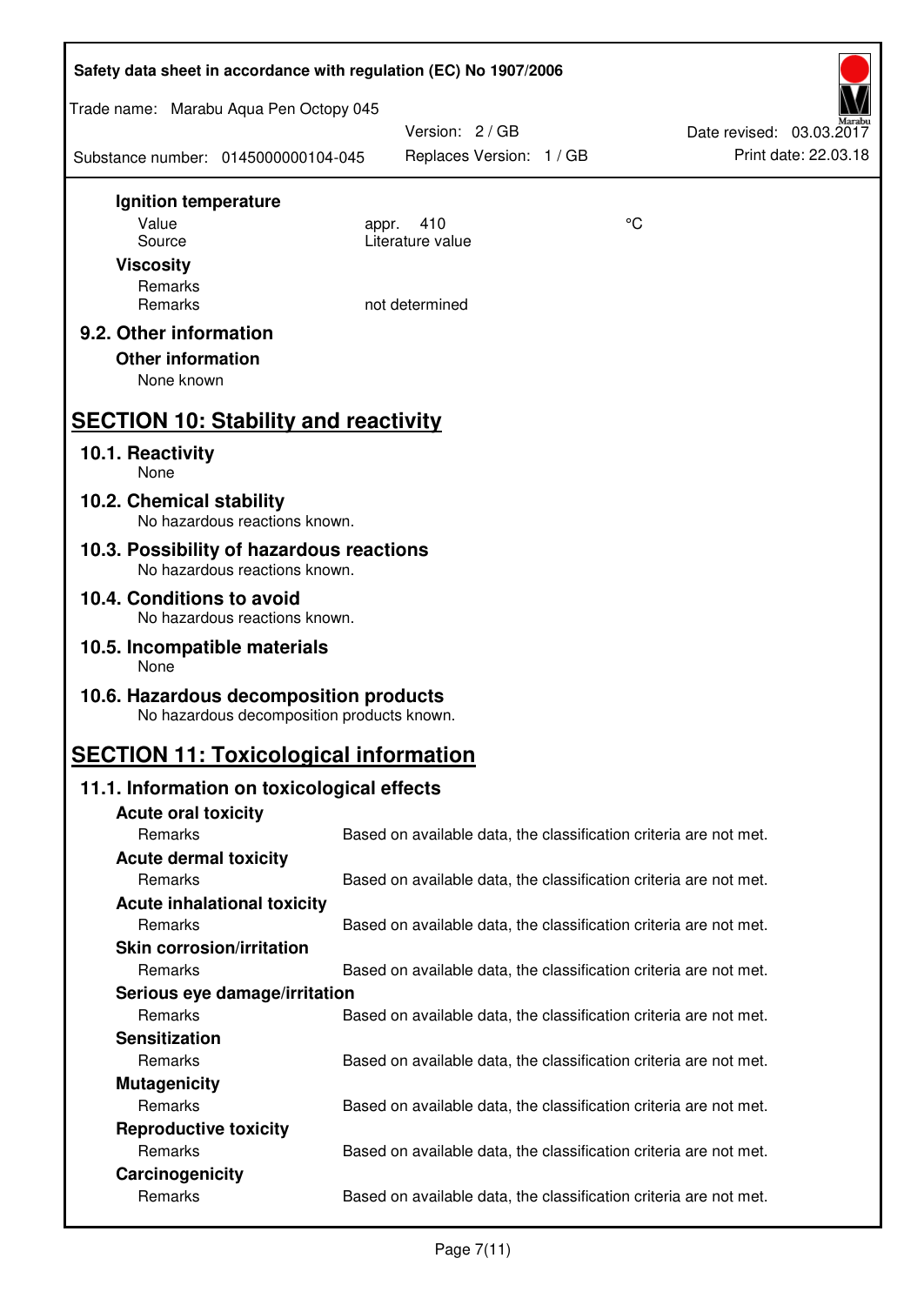#### **Safety data sheet in accordance with regulation (EC) No 1907/2006**

Trade name: Marabu Aqua Pen Octopy 045

Version: 2 / GB

Replaces Version: 1 / GB Print date: 22.03.18 Date revised: 03.03.2017

Substance number: 0145000000104-045

## **Specific Target Organ Toxicity (STOT)**

**Single exposure** 

Based on available data, the classification criteria are not met.

**Repeated exposure** 

Remarks Based on available data, the classification criteria are not met.

#### **Aspiration hazard**

Based on available data, the classification criteria are not met.

#### **Experience in practice**

Provided all the recommended protective and safety precautions are taken, experience shows that no risk to health can be expected.

#### **Other information**

There are no data available on the mixture itself. The mixture has been assessed following the additivity method of the GHS/CLP Regulation (EC) No 1272/2008.

## **SECTION 12: Ecological information**

## **12.1. Toxicity**

#### **General information**

There are no data available on the mixture itself.Do not allow to enter drains or water courses.The mixture has been assessed following the summation method of the CLP Regulation (EC) No 1272/2008 and is not classified as dangerous for the environment.

## **12.2. Persistence and degradability**

#### **General information**

There are no data available on the mixture itself.

#### **12.3. Bioaccumulative potential**

#### **General information**

There are no data available on the mixture itself.

#### **12.4. Mobility in soil**

#### **General information**

There are no data available on the mixture itself.

**12.5. Results of PBT and vPvB assessment** 

#### **General information**

There are no data available on the mixture itself.

#### **12.6. Other adverse effects**

#### **General information**

There are no data available on the mixture itself.

# **SECTION 13: Disposal considerations**

## **13.1. Waste treatment methods**

#### **Disposal recommendations for the product**

The product can be placed with other household refuse. Small residues in containers can be washed-out with water and put into the drainage system.

#### **Disposal recommendations for packaging**

Packaging that cannot be cleaned should be disposed off as product waste. Completely emptied packagings can be given for recycling.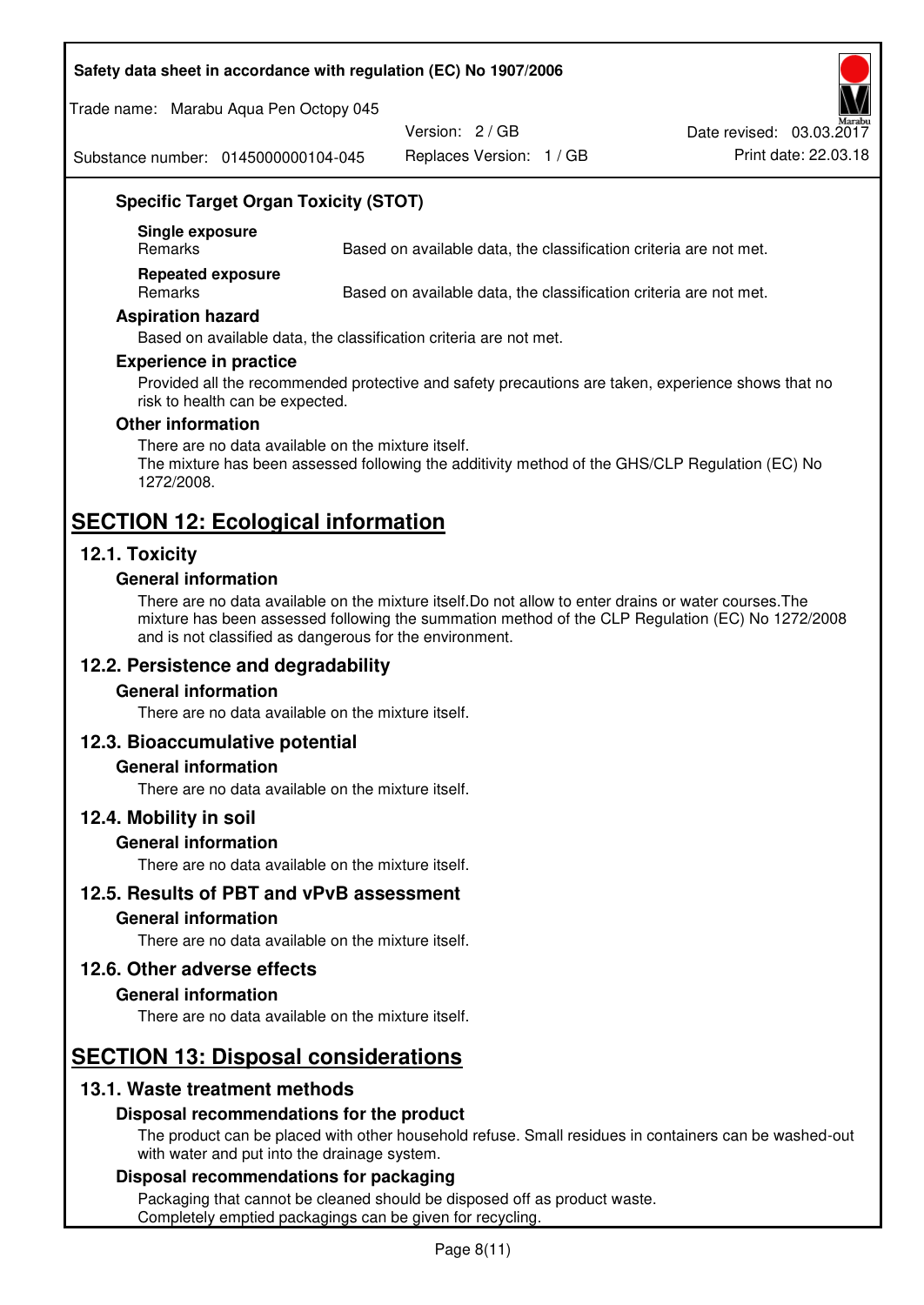| Safety data sheet in accordance with regulation (EC) No 1907/2006                         |                                                                                                       |                          |
|-------------------------------------------------------------------------------------------|-------------------------------------------------------------------------------------------------------|--------------------------|
| Trade name: Marabu Aqua Pen Octopy 045                                                    |                                                                                                       |                          |
|                                                                                           | Version: 2 / GB                                                                                       | Date revised: 03.03.2017 |
| Substance number: 0145000000104-045                                                       | Replaces Version: 1 / GB                                                                              | Print date: 22.03.18     |
| <b>SECTION 14: Transport information</b>                                                  |                                                                                                       |                          |
| <b>Land transport ADR/RID</b>                                                             |                                                                                                       |                          |
| Non-dangerous goods<br>14.1. UN number                                                    |                                                                                                       |                          |
| $UN -$<br>14.2. UN proper shipping name                                                   |                                                                                                       |                          |
| 14.3. Transport hazard class(es)<br>Class                                                 |                                                                                                       |                          |
| Label                                                                                     |                                                                                                       |                          |
| 14.4. Packing group                                                                       |                                                                                                       |                          |
| Packing group                                                                             |                                                                                                       |                          |
| Transport category<br>0                                                                   |                                                                                                       |                          |
| 14.5. Environmental hazards                                                               |                                                                                                       |                          |
| <b>Marine transport IMDG/GGVSee</b>                                                       | The product does not constitute a hazardous substance in sea transport.                               |                          |
| 14.1. UN number<br>$UN -$<br>14.2. UN proper shipping name                                |                                                                                                       |                          |
|                                                                                           |                                                                                                       |                          |
| 14.3. Transport hazard class(es)<br>Class                                                 |                                                                                                       |                          |
| Subsidiary risk<br>14.4. Packing group                                                    |                                                                                                       |                          |
| Packing group                                                                             |                                                                                                       |                          |
| 14.5. Environmental hazards<br>no                                                         |                                                                                                       |                          |
| Air transport ICAO/IATA                                                                   |                                                                                                       |                          |
| 14.1. UN number                                                                           | The product does not constitute a hazardous substance in air transport.                               |                          |
| $UN -$<br>14.2. UN proper shipping name                                                   |                                                                                                       |                          |
|                                                                                           |                                                                                                       |                          |
| 14.3. Transport hazard class(es)<br>Class                                                 |                                                                                                       |                          |
| Subsidiary risk                                                                           |                                                                                                       |                          |
| 14.4. Packing group                                                                       |                                                                                                       |                          |
| Packing group                                                                             |                                                                                                       |                          |
| 14.5. Environmental hazards                                                               |                                                                                                       |                          |
| Information for all modes of transport                                                    |                                                                                                       |                          |
| 14.6. Special precautions for user<br>Transport within the user's premises:               |                                                                                                       |                          |
| Always transport in closed containers that are upright and secure.                        | Ensure that persons transporting the product know what to do in the event of an accident or spillage. |                          |
| <b>Other information</b>                                                                  |                                                                                                       |                          |
| 14.7. Transport in bulk according to Annex II of Marpol and the IBC Code                  |                                                                                                       |                          |
| no                                                                                        |                                                                                                       |                          |
| <b>SECTION 15: Regulatory information ***</b>                                             |                                                                                                       |                          |
| 15.1. Safety, health and environmental regulations/legislation specific for the substance |                                                                                                       |                          |

Ī

٦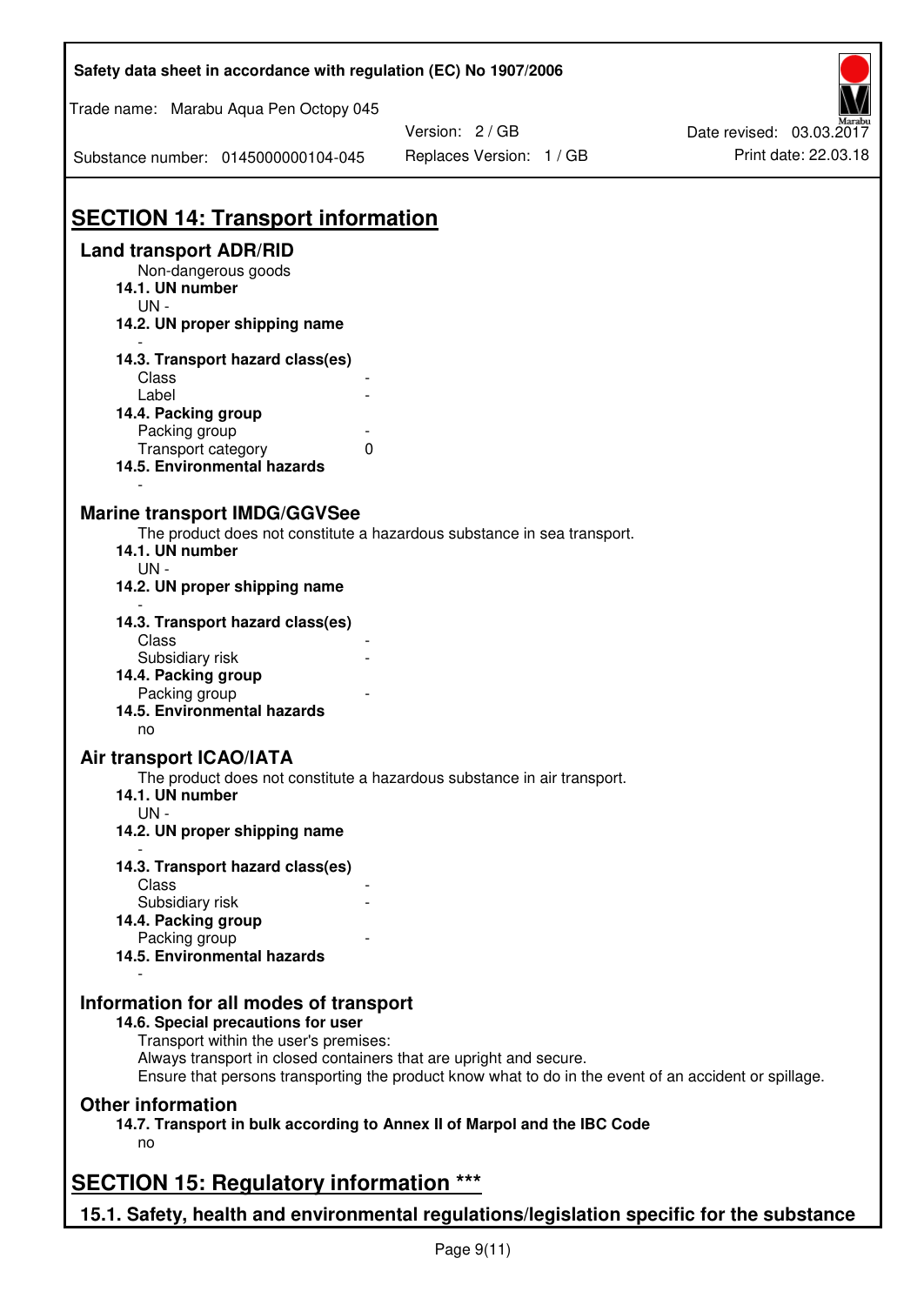|                           | Safety data sheet in accordance with regulation (EC) No 1907/2006                                                                                                                                                                                                                                                                                                                                                                                                 |                                                                                      |                          |                                                                                                                                                                                                                                                                                                                                                                                                                                                                                                                       |
|---------------------------|-------------------------------------------------------------------------------------------------------------------------------------------------------------------------------------------------------------------------------------------------------------------------------------------------------------------------------------------------------------------------------------------------------------------------------------------------------------------|--------------------------------------------------------------------------------------|--------------------------|-----------------------------------------------------------------------------------------------------------------------------------------------------------------------------------------------------------------------------------------------------------------------------------------------------------------------------------------------------------------------------------------------------------------------------------------------------------------------------------------------------------------------|
|                           | Trade name: Marabu Aqua Pen Octopy 045                                                                                                                                                                                                                                                                                                                                                                                                                            |                                                                                      |                          |                                                                                                                                                                                                                                                                                                                                                                                                                                                                                                                       |
|                           |                                                                                                                                                                                                                                                                                                                                                                                                                                                                   | Version: 2 / GB                                                                      |                          | Date revised: 03.03.2017                                                                                                                                                                                                                                                                                                                                                                                                                                                                                              |
|                           | Substance number: 0145000000104-045                                                                                                                                                                                                                                                                                                                                                                                                                               |                                                                                      | Replaces Version: 1 / GB | Print date: 22.03.18                                                                                                                                                                                                                                                                                                                                                                                                                                                                                                  |
| or mixture                |                                                                                                                                                                                                                                                                                                                                                                                                                                                                   |                                                                                      |                          |                                                                                                                                                                                                                                                                                                                                                                                                                                                                                                                       |
| <b>VOC ***</b>            |                                                                                                                                                                                                                                                                                                                                                                                                                                                                   |                                                                                      |                          |                                                                                                                                                                                                                                                                                                                                                                                                                                                                                                                       |
| VOC (EU)                  |                                                                                                                                                                                                                                                                                                                                                                                                                                                                   | $\mathbf 0$                                                                          | $\frac{1}{6}$            |                                                                                                                                                                                                                                                                                                                                                                                                                                                                                                                       |
| <b>Other information</b>  |                                                                                                                                                                                                                                                                                                                                                                                                                                                                   |                                                                                      |                          |                                                                                                                                                                                                                                                                                                                                                                                                                                                                                                                       |
|                           | All components are contained in the TSCA inventory or exempted.<br>All components are contained in the AICS inventory.<br>All components are contained in the PICCS inventory.<br>All components are contained in the DSL inventory.<br>All components are contained in the IECSC inventory.<br>All components are contained in the NZIOC inventory.<br>All components are contained in the ENCS inventory.<br>All components are contained in the ECL inventory. |                                                                                      |                          |                                                                                                                                                                                                                                                                                                                                                                                                                                                                                                                       |
|                           | 15.2. Chemical safety assessment<br>For this preparation a chemical safety assessment has not been carried out.                                                                                                                                                                                                                                                                                                                                                   |                                                                                      |                          |                                                                                                                                                                                                                                                                                                                                                                                                                                                                                                                       |
|                           | <b>SECTION 16: Other information</b>                                                                                                                                                                                                                                                                                                                                                                                                                              |                                                                                      |                          |                                                                                                                                                                                                                                                                                                                                                                                                                                                                                                                       |
|                           | Hazard statements listed in Chapter 3                                                                                                                                                                                                                                                                                                                                                                                                                             |                                                                                      |                          |                                                                                                                                                                                                                                                                                                                                                                                                                                                                                                                       |
| H301                      |                                                                                                                                                                                                                                                                                                                                                                                                                                                                   | Toxic if swallowed.                                                                  |                          |                                                                                                                                                                                                                                                                                                                                                                                                                                                                                                                       |
| H302<br>H311              |                                                                                                                                                                                                                                                                                                                                                                                                                                                                   | Harmful if swallowed.<br>Toxic in contact with skin.                                 |                          |                                                                                                                                                                                                                                                                                                                                                                                                                                                                                                                       |
| H312                      |                                                                                                                                                                                                                                                                                                                                                                                                                                                                   | Harmful in contact with skin.                                                        |                          |                                                                                                                                                                                                                                                                                                                                                                                                                                                                                                                       |
| H314                      |                                                                                                                                                                                                                                                                                                                                                                                                                                                                   | Causes severe skin burns and eye damage.                                             |                          |                                                                                                                                                                                                                                                                                                                                                                                                                                                                                                                       |
| H315                      |                                                                                                                                                                                                                                                                                                                                                                                                                                                                   | Causes skin irritation.                                                              |                          |                                                                                                                                                                                                                                                                                                                                                                                                                                                                                                                       |
| H317                      |                                                                                                                                                                                                                                                                                                                                                                                                                                                                   | May cause an allergic skin reaction.                                                 |                          |                                                                                                                                                                                                                                                                                                                                                                                                                                                                                                                       |
| H318                      |                                                                                                                                                                                                                                                                                                                                                                                                                                                                   | Causes serious eye damage.                                                           |                          |                                                                                                                                                                                                                                                                                                                                                                                                                                                                                                                       |
| H331                      |                                                                                                                                                                                                                                                                                                                                                                                                                                                                   | Toxic if inhaled.                                                                    |                          |                                                                                                                                                                                                                                                                                                                                                                                                                                                                                                                       |
| H335                      |                                                                                                                                                                                                                                                                                                                                                                                                                                                                   | May cause respiratory irritation.                                                    |                          |                                                                                                                                                                                                                                                                                                                                                                                                                                                                                                                       |
| H373<br>H400              |                                                                                                                                                                                                                                                                                                                                                                                                                                                                   |                                                                                      |                          | May cause damage to organs through prolonged or repeated exposure:                                                                                                                                                                                                                                                                                                                                                                                                                                                    |
| H410                      |                                                                                                                                                                                                                                                                                                                                                                                                                                                                   | Very toxic to aquatic life.<br>Very toxic to aquatic life with long lasting effects. |                          |                                                                                                                                                                                                                                                                                                                                                                                                                                                                                                                       |
|                           | <b>CLP categories listed in Chapter 3</b>                                                                                                                                                                                                                                                                                                                                                                                                                         |                                                                                      |                          |                                                                                                                                                                                                                                                                                                                                                                                                                                                                                                                       |
| Acute Tox. 3              |                                                                                                                                                                                                                                                                                                                                                                                                                                                                   |                                                                                      |                          |                                                                                                                                                                                                                                                                                                                                                                                                                                                                                                                       |
| Acute Tox. 4              |                                                                                                                                                                                                                                                                                                                                                                                                                                                                   | Acute toxicity, Category 3<br>Acute toxicity, Category 4                             |                          |                                                                                                                                                                                                                                                                                                                                                                                                                                                                                                                       |
| Aquatic Acute 1           |                                                                                                                                                                                                                                                                                                                                                                                                                                                                   |                                                                                      |                          | Hazardous to the aquatic environment, acute, Category 1                                                                                                                                                                                                                                                                                                                                                                                                                                                               |
| Aquatic Chronic 1         |                                                                                                                                                                                                                                                                                                                                                                                                                                                                   |                                                                                      |                          | Hazardous to the aquatic environment, chronic, Category 1                                                                                                                                                                                                                                                                                                                                                                                                                                                             |
| Eye Dam. 1                |                                                                                                                                                                                                                                                                                                                                                                                                                                                                   | Serious eye damage, Category 1                                                       |                          |                                                                                                                                                                                                                                                                                                                                                                                                                                                                                                                       |
| Skin Corr. 1B             |                                                                                                                                                                                                                                                                                                                                                                                                                                                                   | Skin corrosion, Category 1B                                                          |                          |                                                                                                                                                                                                                                                                                                                                                                                                                                                                                                                       |
| Skin Irrit. 2             |                                                                                                                                                                                                                                                                                                                                                                                                                                                                   | Skin irritation, Category 2                                                          |                          |                                                                                                                                                                                                                                                                                                                                                                                                                                                                                                                       |
| Skin Sens. 1<br>STOT RE 2 |                                                                                                                                                                                                                                                                                                                                                                                                                                                                   | Skin sensitization, Category 1                                                       |                          | Specific target organ toxicity - repeated exposure, Category 2                                                                                                                                                                                                                                                                                                                                                                                                                                                        |
| STOT SE3                  |                                                                                                                                                                                                                                                                                                                                                                                                                                                                   |                                                                                      |                          | Specific target organ toxicity - single exposure, Category 3                                                                                                                                                                                                                                                                                                                                                                                                                                                          |
|                           | <b>Supplemental information</b>                                                                                                                                                                                                                                                                                                                                                                                                                                   |                                                                                      |                          |                                                                                                                                                                                                                                                                                                                                                                                                                                                                                                                       |
| legislation.              | construed as any guarantee of technical performance or suitability for particular applications.                                                                                                                                                                                                                                                                                                                                                                   |                                                                                      |                          | Relevant changes compared with the previous version of the safety data sheet are marked with: ***<br>This information is based on our present state of knowledge. However, it should not constitute a<br>guarantee for any specific product properties and shall not establish a legally valid relationship.<br>The information in this Safety Data Sheet is based on the present state of knowledge and current<br>It provides guidance on health, safety and environmental aspects of the product and should not be |
|                           | to the supplier and obtaining written handling instructions.<br>for ensuring that the requirements of relevant legislation are complied with.                                                                                                                                                                                                                                                                                                                     |                                                                                      |                          | The product should not be used for purposes other than those shown in Section 1 without first referring<br>As the specific conditions of use of the product are outside the supplier's control, the user is responsible                                                                                                                                                                                                                                                                                               |
|                           |                                                                                                                                                                                                                                                                                                                                                                                                                                                                   |                                                                                      |                          | The information contained in this safety data sheet does not constitute the user's own assessment of                                                                                                                                                                                                                                                                                                                                                                                                                  |